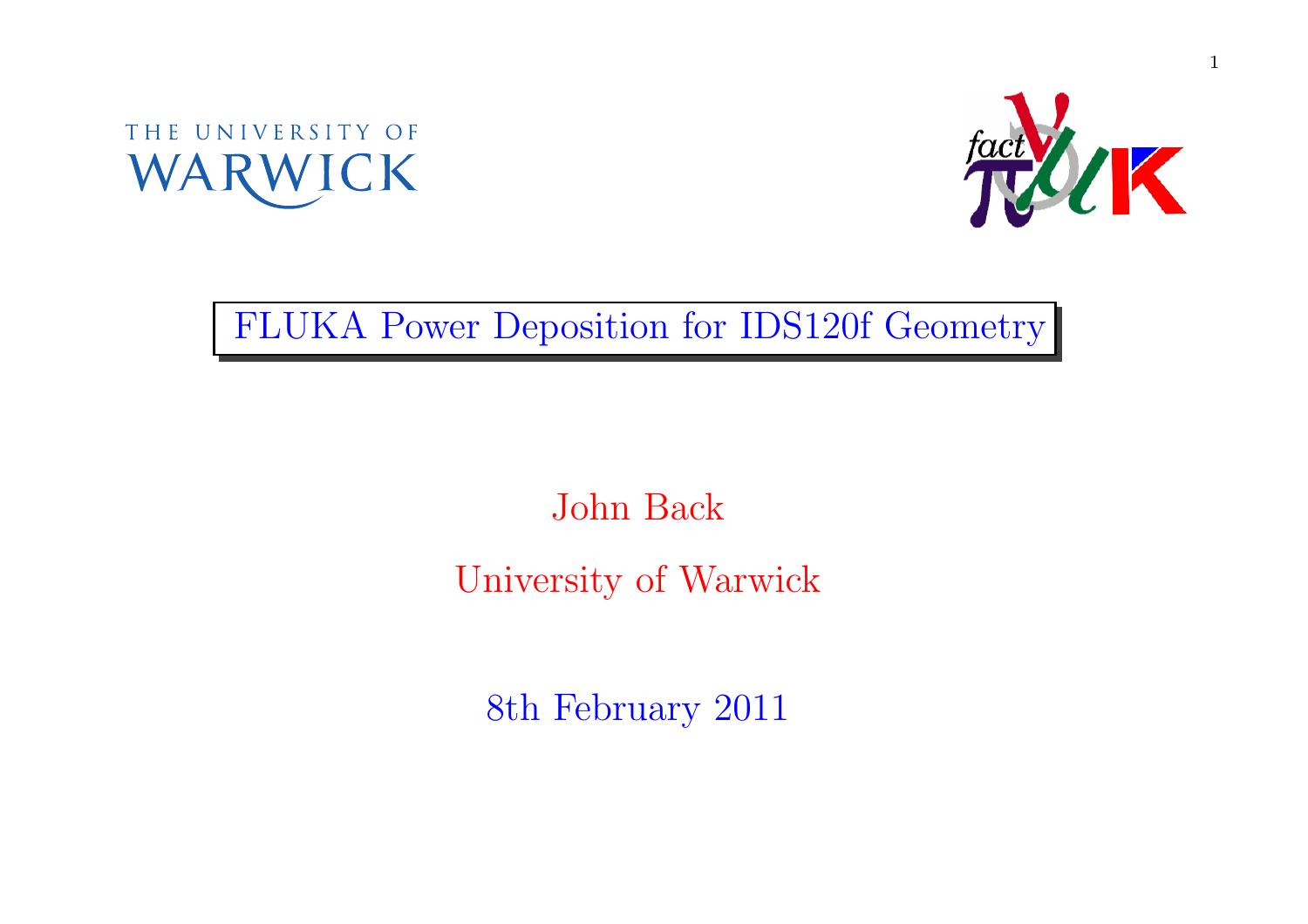#### **Introduction**

- Using FLUKA 2008.3c to estimate energy deposition for Hg jet target
- "IDS120f" geometry parameters (N. Souchlas) and  $\underline{B}$  field map (R. Weggel) MARS+MCNP: less than <sup>1</sup> kW power in each SC coil (N. Souchlas)
- Hg jet:  $r = 0.4$  cm, tilt  $\theta = 97$  mr. Modelled as a cylinder.
- Gaussian proton beam  $\sigma_x = \sigma_y = 0.12 \text{ cm}$ , KE = 8 GeV,

 $\Delta\theta = 27$  mrad at  $z = -37.5$  cm (from optimisation study by X. Ding)

- Proton rate =  $3.125 \times 10^{15} \text{ s}^{-1}$  for  $4 \text{ MW}$  (8 GeV, 50 Hz)
- Multiply (average) energies by proton rate to get deposited power
- Also looked at energy deposition vs neutron min energy cut-off
	- Default neutron energy cut-off of  $10^{-14}$  GeV seems good enough
- •Different random number runs (100k events each) to estimate uncertainties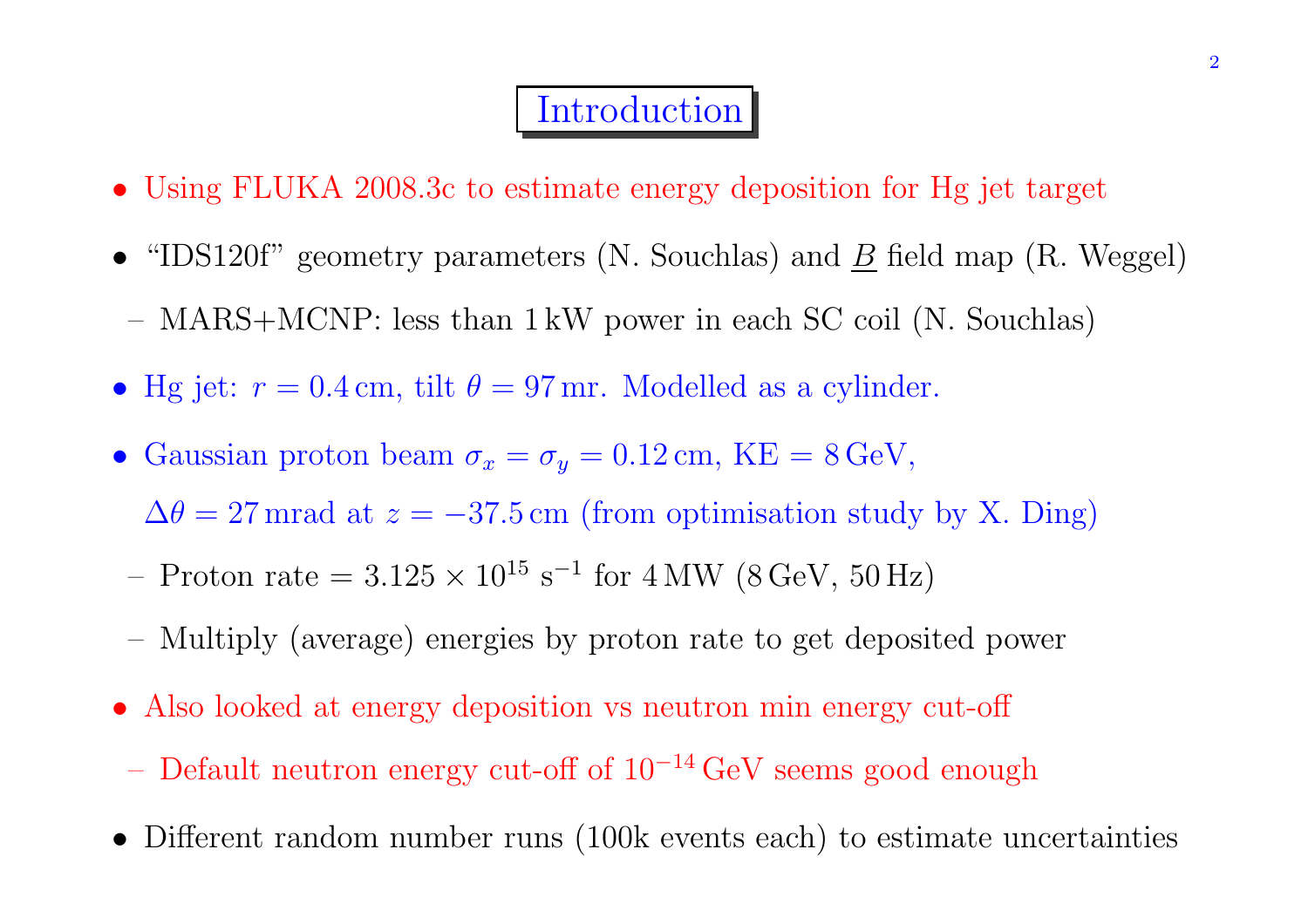## Fluka Geometry (IDS120f)



Shielding (brown area):  $60\%$  WC +  $40\%$  Water  $SC$  coils (yellow areas):  $1-9$  are  $Nb<sub>3</sub>Sn$ ,  $10-19$  are  $NbTi$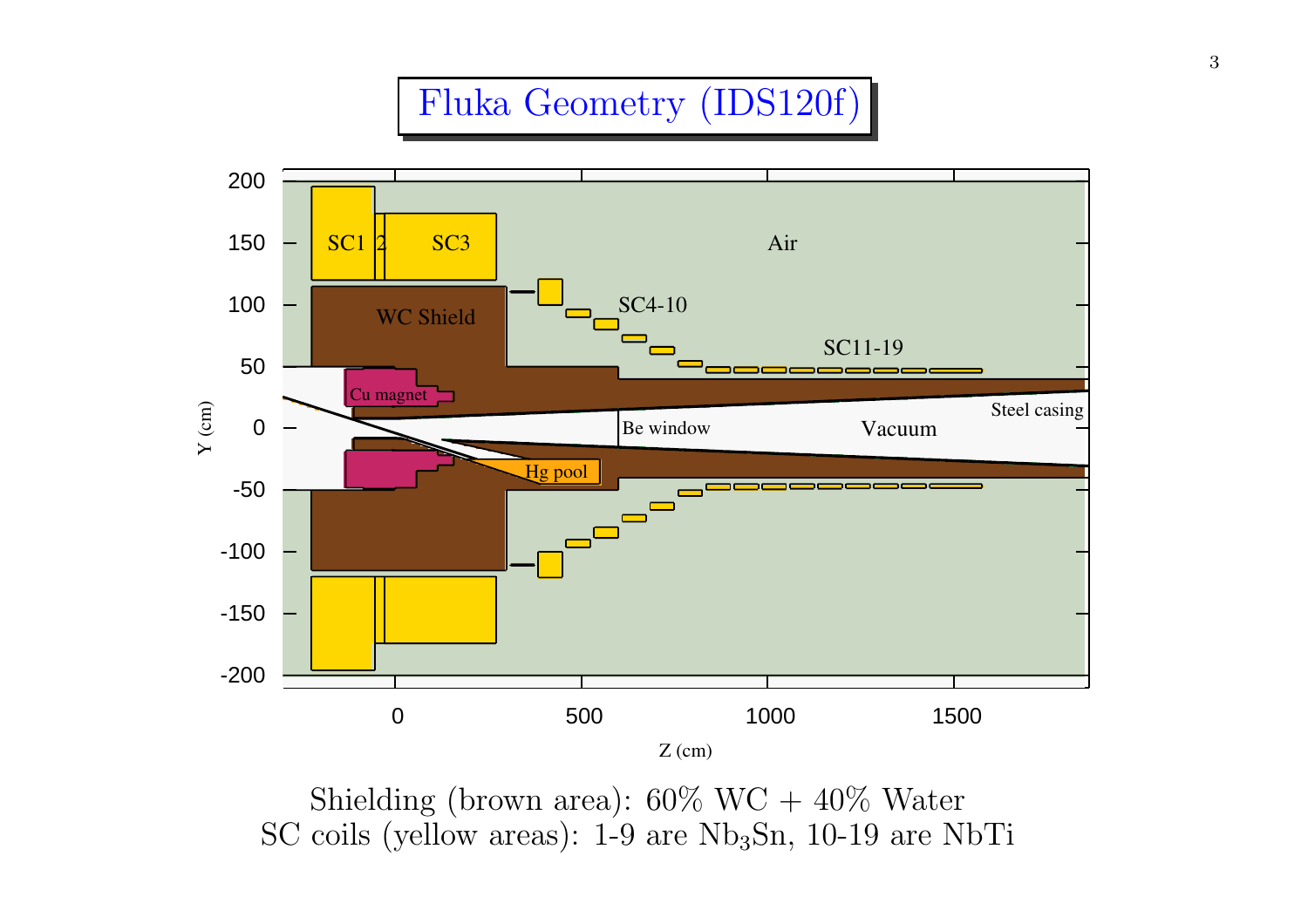#### Typical distribution of beam power

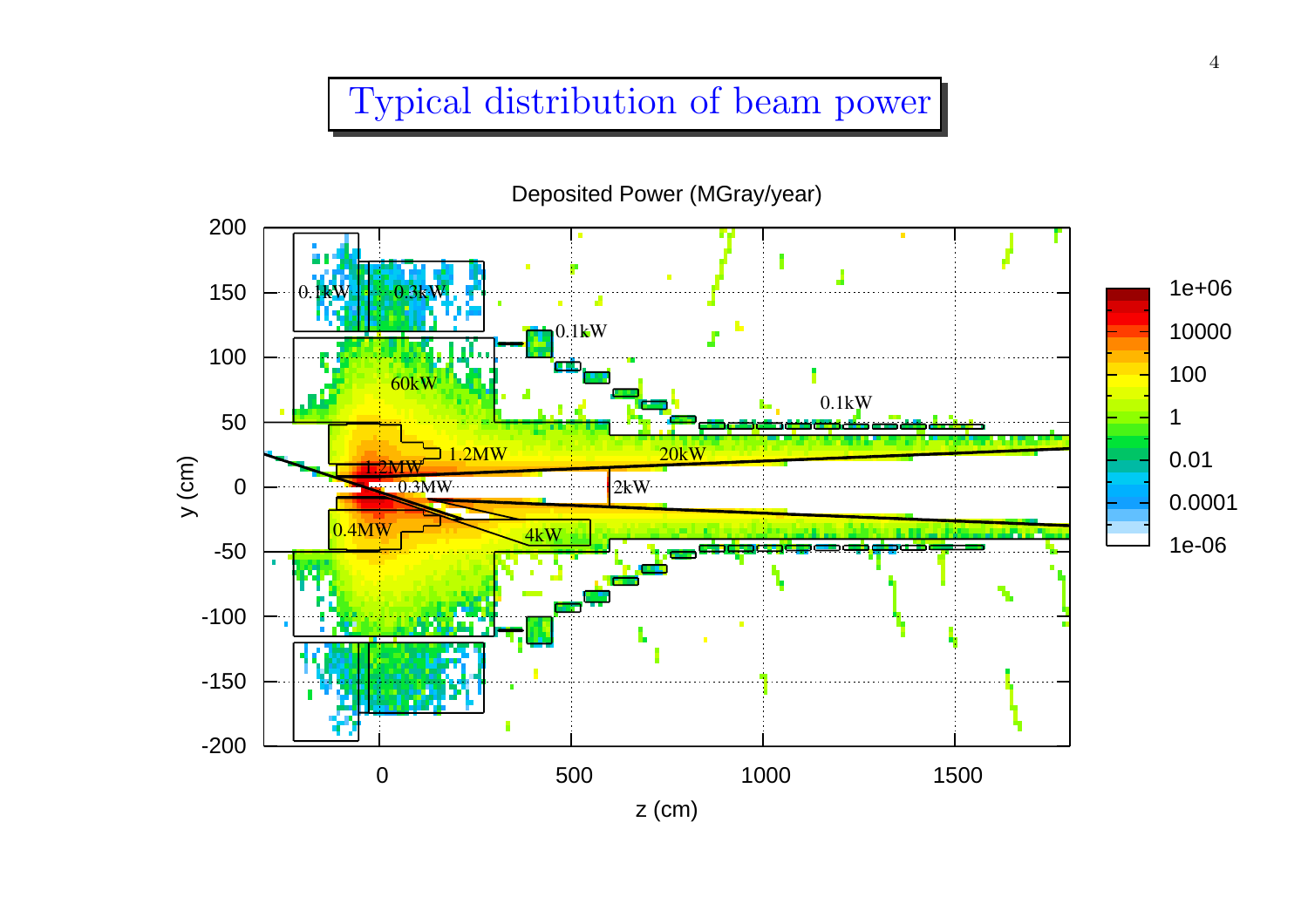## Power deposition in SC coils

| Region     | P(kW)             | Region     | P(kW)             |
|------------|-------------------|------------|-------------------|
| SC Coil 1  | $0.052 \pm 0.008$ | SC Coil 11 | $0.011 \pm 0.002$ |
| SC Coil 2  | $0.032 \pm 0.006$ | SC Coil 12 | $0.011 \pm 0.004$ |
| SC Coil 3  | $0.261 \pm 0.058$ | SC Coil 13 | $0.007 \pm 0.002$ |
| SC Coil 4  | $0.004 \pm 0.002$ | SC Coil 14 | $0.006 \pm 0.002$ |
| SC Coil 5  | $0.066 \pm 0.012$ | SC Coil 15 | $0.008 \pm 0.004$ |
| SC Coil 6  | $0.014 \pm 0.004$ | SC Coil 16 | $0.007 \pm 0.006$ |
| SC Coil 7  | $0.013 \pm 0.002$ | SC Coil 17 | $0.005 \pm 0.004$ |
| SC Coil 8  | $0.017 \pm 0.004$ | SC Coil 18 | $0.005 \pm 0.002$ |
| SC Coil 9  | $0.017 \pm 0.006$ | SC Coil 19 | $0.010 \pm 0.004$ |
| SC Coil 10 | $0.014 \pm 0.006$ | All Coils  | $0.560 \pm 0.062$ |

All SC power deposition results significantly below <sup>1</sup> kW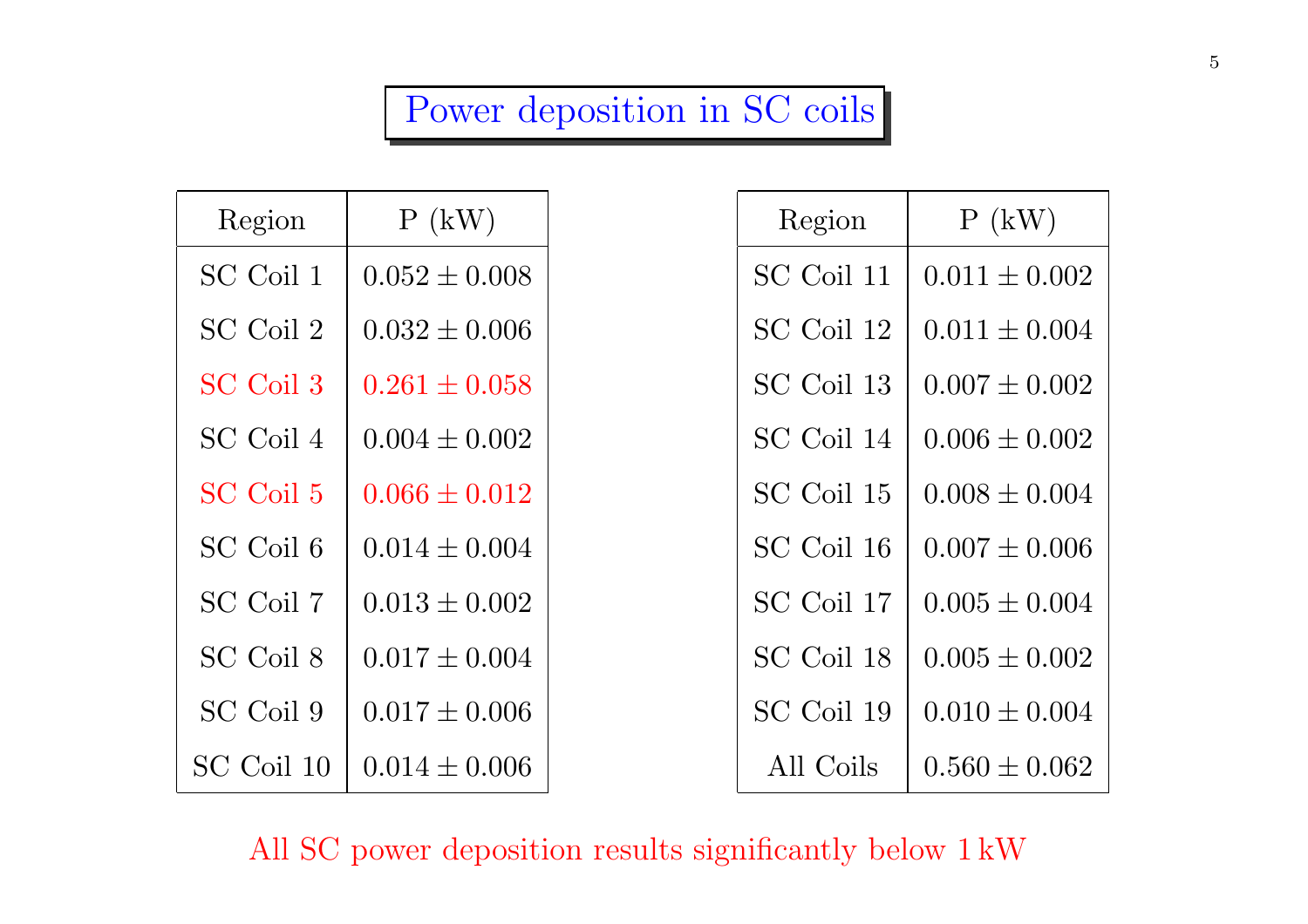#### Power deposition in other regions

| Region                                   | (kW)            |
|------------------------------------------|-----------------|
| Inner shielding $r < 17.5$ cm, $z < 0$ m | $1050 \pm 10$   |
| Shielding $0 < z < 6$ m, $r < 50$ cm     | $1018 \pm 10$   |
| Downstream shielding $z > 6$ m           | $20.0 \pm 0.4$  |
| SC shield $r > 50$ cm, $z < 0$ m         | $60.9 \pm 0.6$  |
| Inner shield casing $1 z < 0$ m          | $237.6 \pm 1.0$ |
| Inner shield casing $2 z > 0$ m          | $245.2 \pm 1.2$ |
| HgJet                                    | $319 \pm 2$     |
| HgPool                                   | $4.4 \pm 0.4$   |
| Cu Magnet $-131.3 < z < -84.0$ cm        | $2.1 \pm 0.2$   |
| Cu Magnet $-84.0 < z < 2.2$ cm           | $188 \pm 5$     |
| Cu Magnet $2.2 < z < 58.4$ cm            | $140 \pm 4$     |
| Cu Magnet $58.4 < z < 115.4$ cm          | $59 \pm 3$      |
| Cu Magnet $115.4 < z < 158.9$ cm         | $16 \pm 2$      |
| Be window at 6 m                         | $2.1 \pm 0.2$   |

Earlier Study <sup>2</sup> geometry results had∼ <sup>60</sup> kW in SC coils

SC shield for  $r > 50 \,\text{cm}$  stops energy getting to SC3 & other SC coils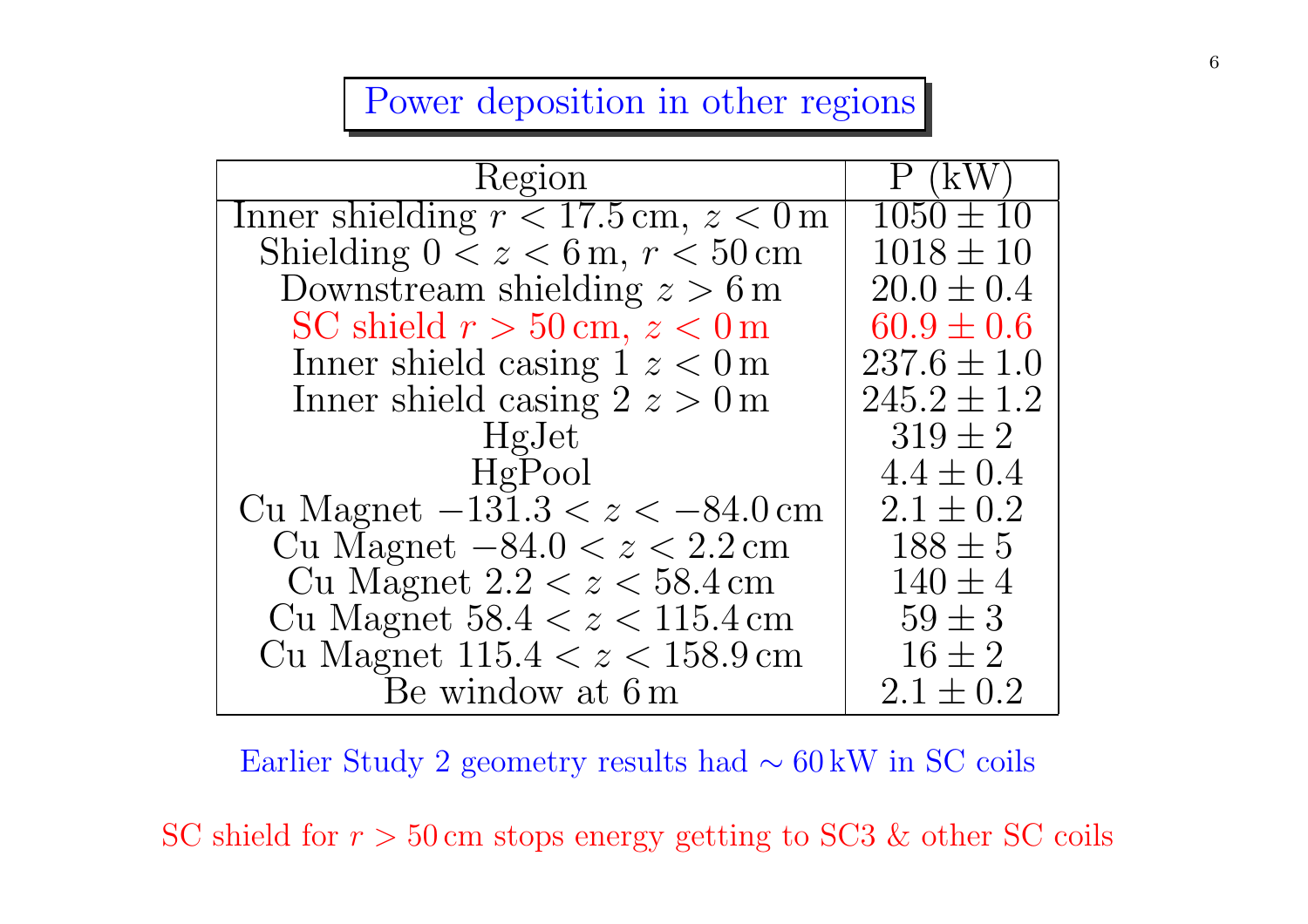

Specific power deposition inSC coils 1, <sup>2</sup> & <sup>3</sup>

 $P_{\rm peak} < 0.05 \, \rm mW/g \text{ for } SC3$ 

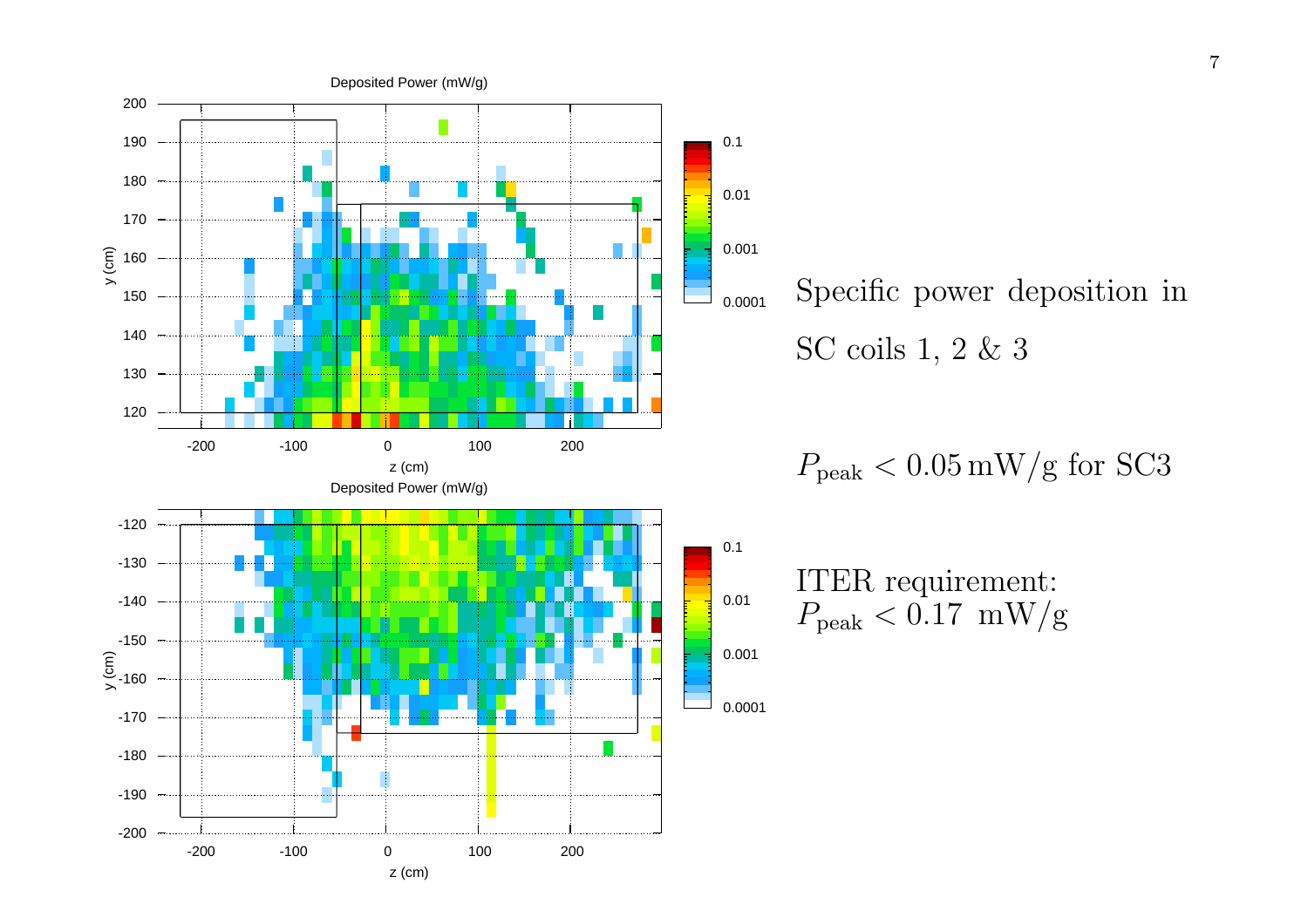#### Effect of neutron cut-off energy for power in SC3